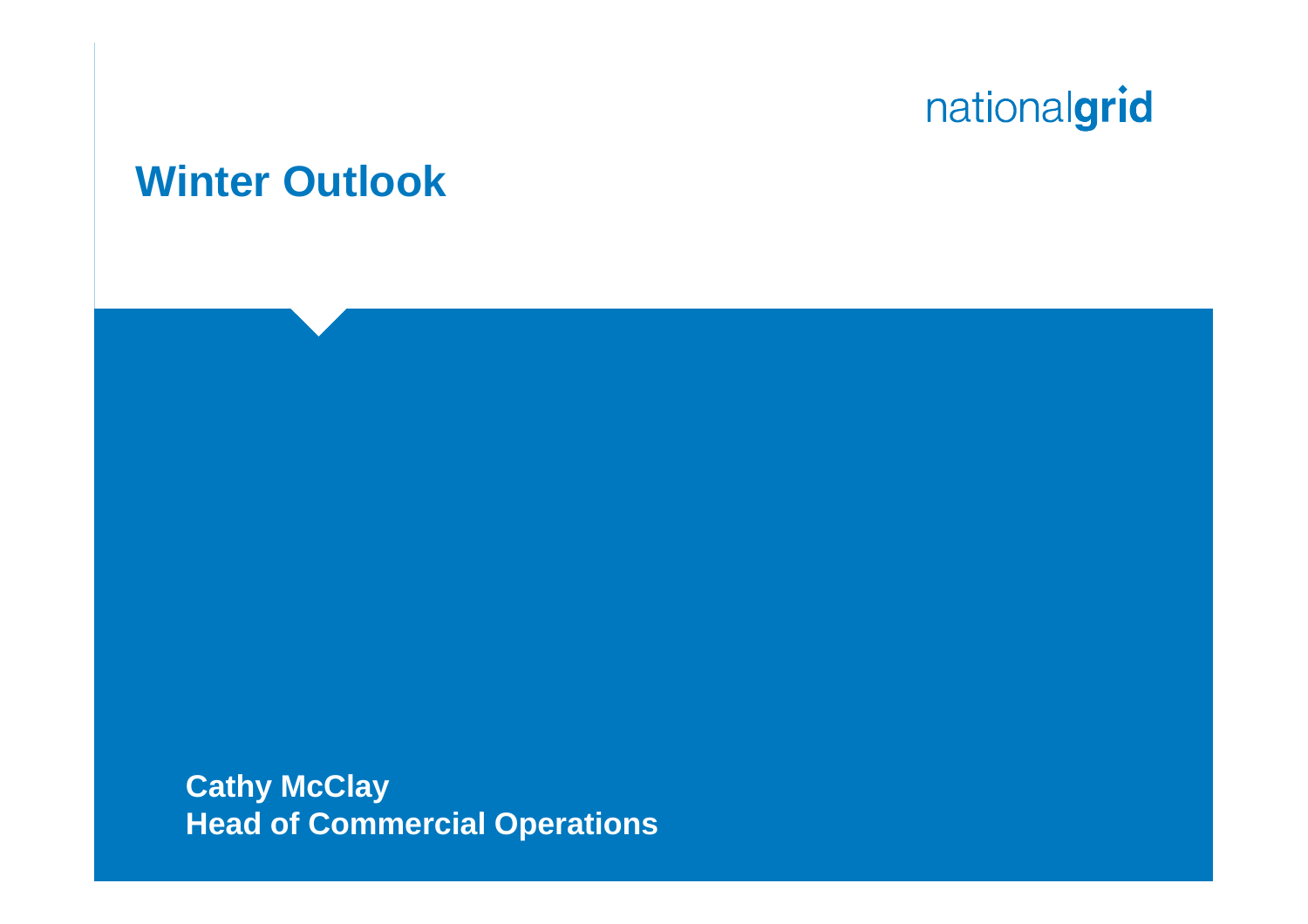### **Winter Outlook report 2017/18**

First delivery year of the Capacity Market

The electricity margin has increased compared to last year

Both normalised and ACS demand can be met in all weeks across the winter under all interconnector scenarios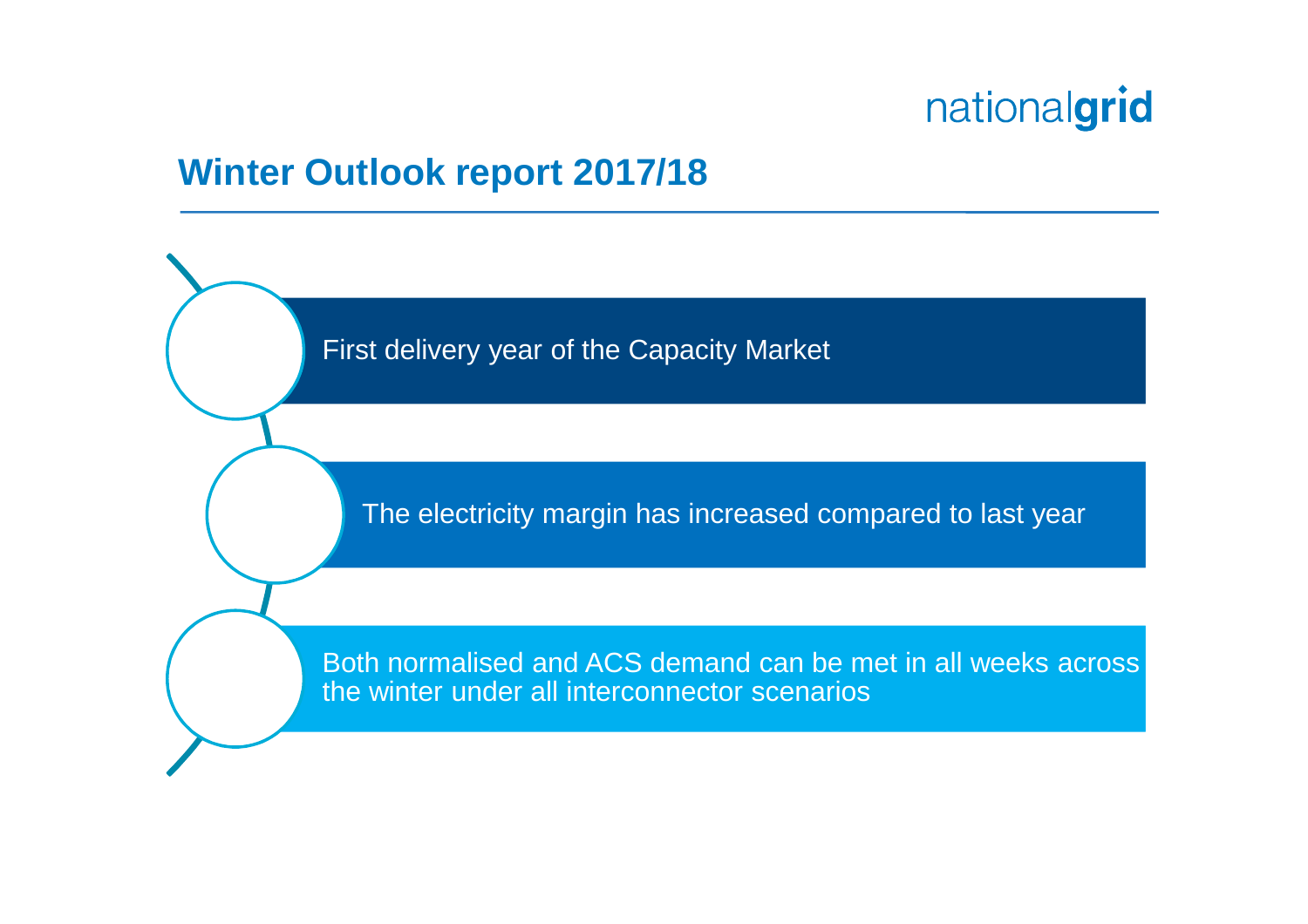### **Your feedback has improved the Winter Outlook report**

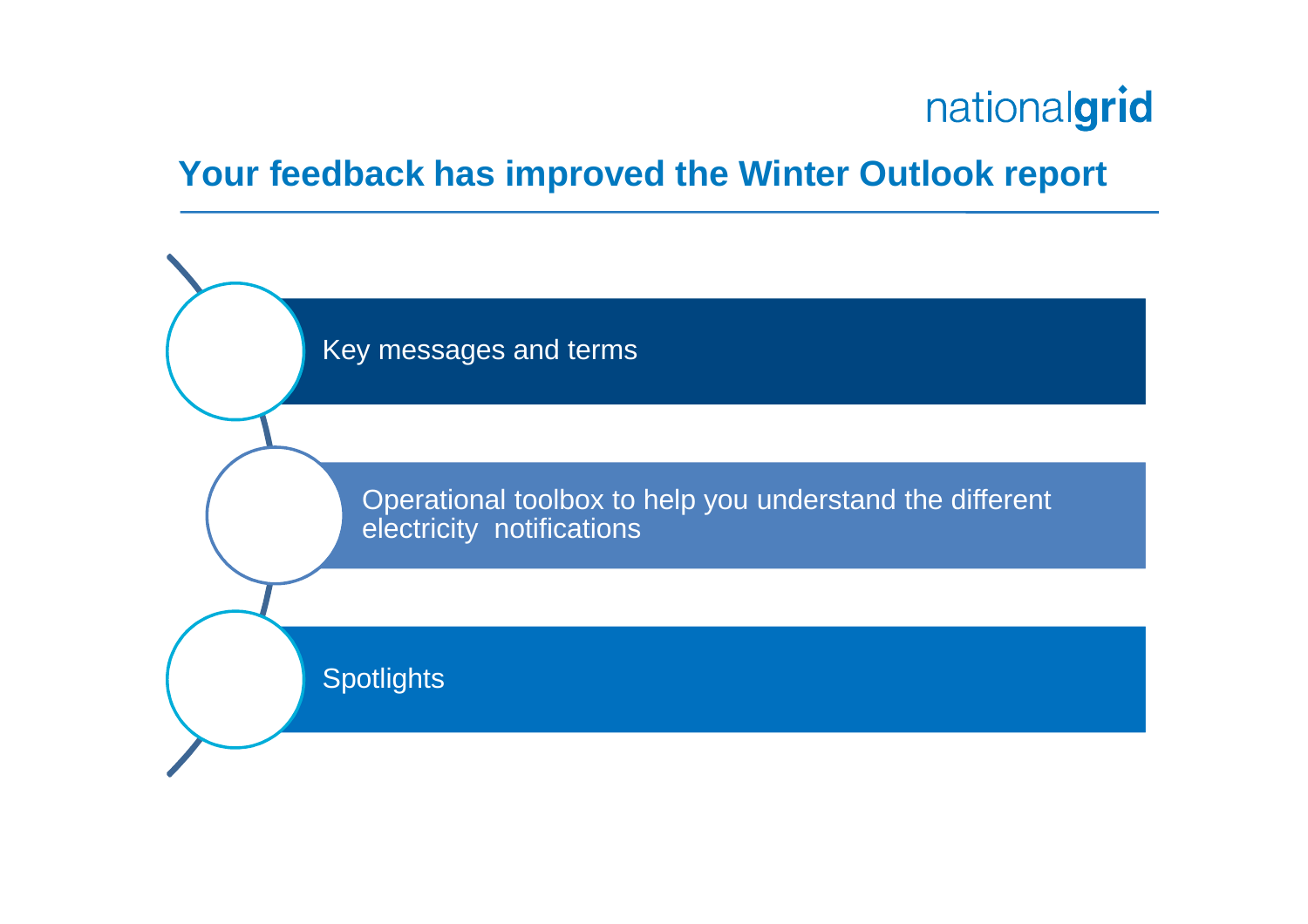### **Electricity Outlook**

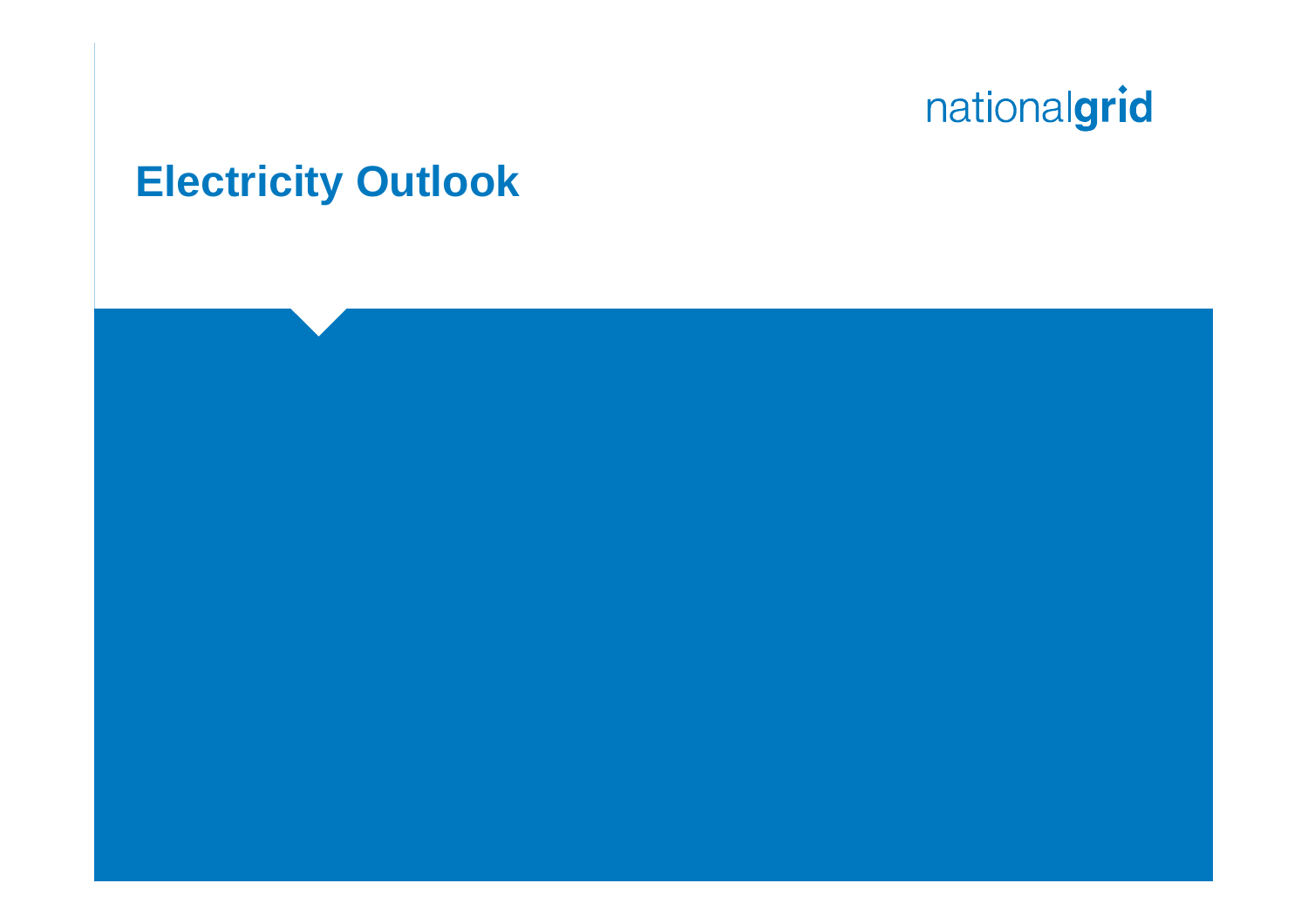#### **Electricity key messages**

First main delivery year of the Capacity Market

The calculation of the percentage electricity margin has changed to be aligned with the Capacity Market approach

Volume of generation available to the market has increased

Expect imports from Continental Europe during peak times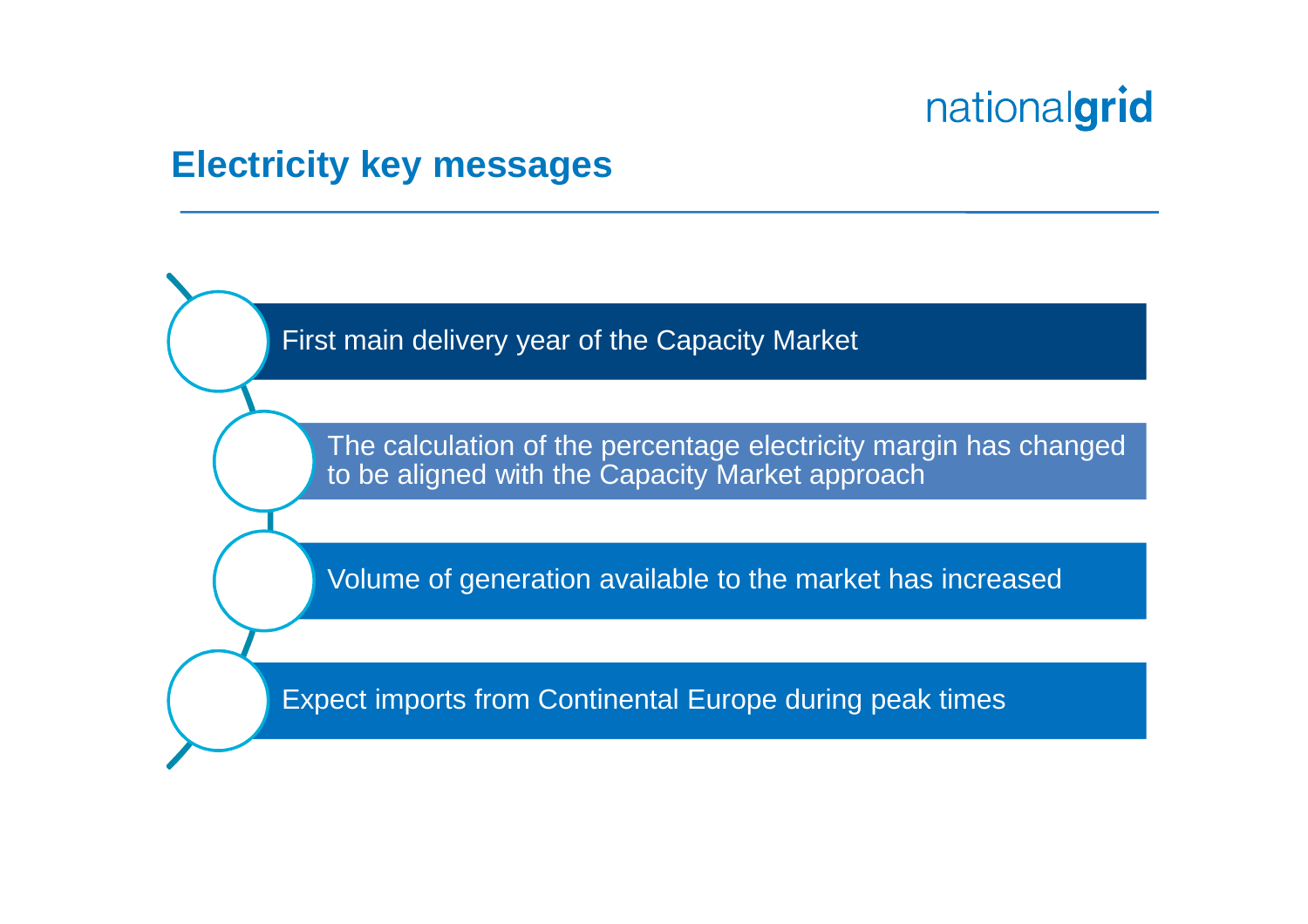### **Percentage margin historically calculated based on transmission demand**



**Percentage margin depends on the generation split between the transmission and distribution systems. This makes it difficult to compare years on a consistent basis.**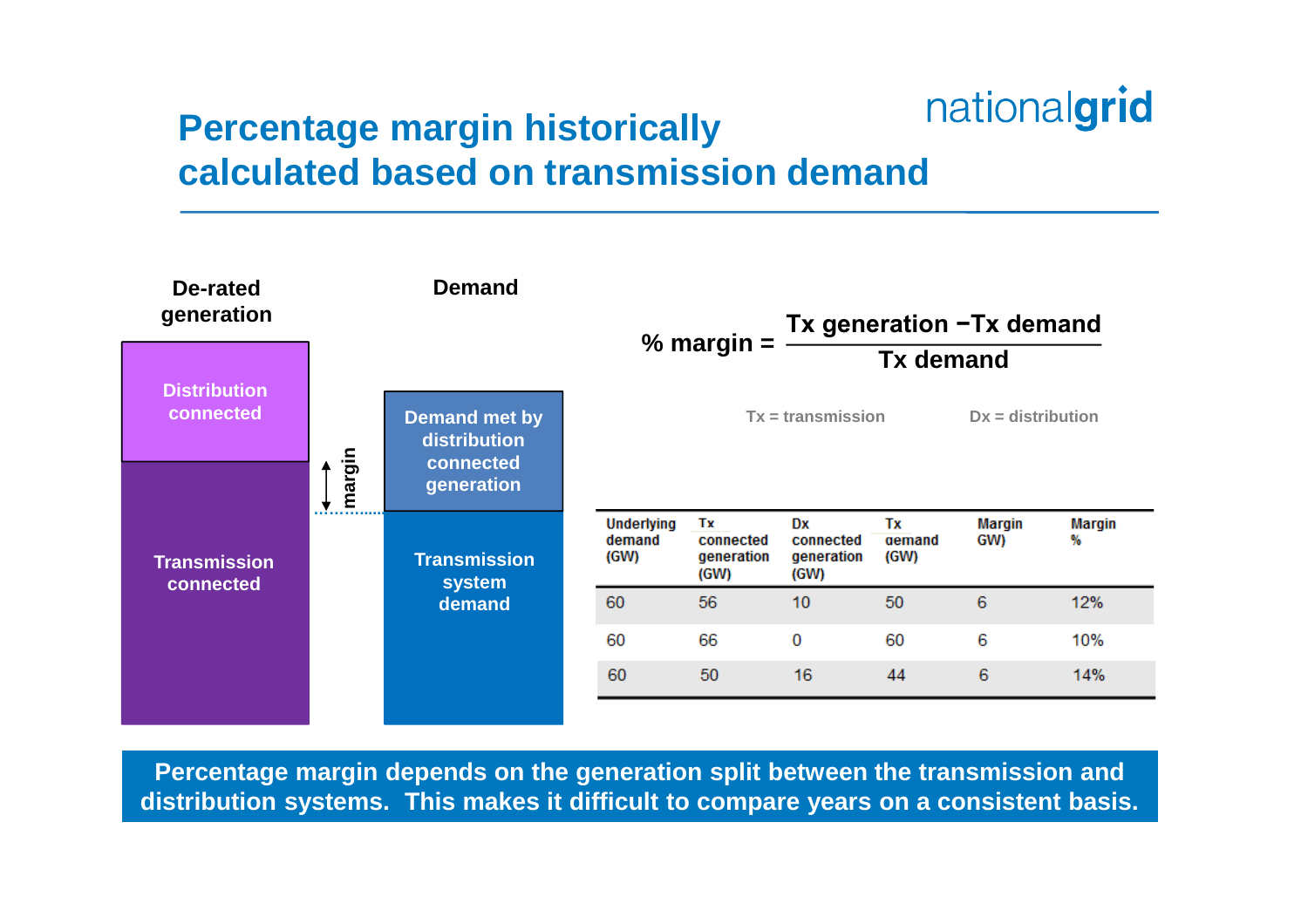#### nationalgrid **Move to calculating percentage margin based on underlying demand, in line with CM**



**The percentage margin does not vary with the split between transmission and distribution connected as all generation is treated consistently in the calculation.**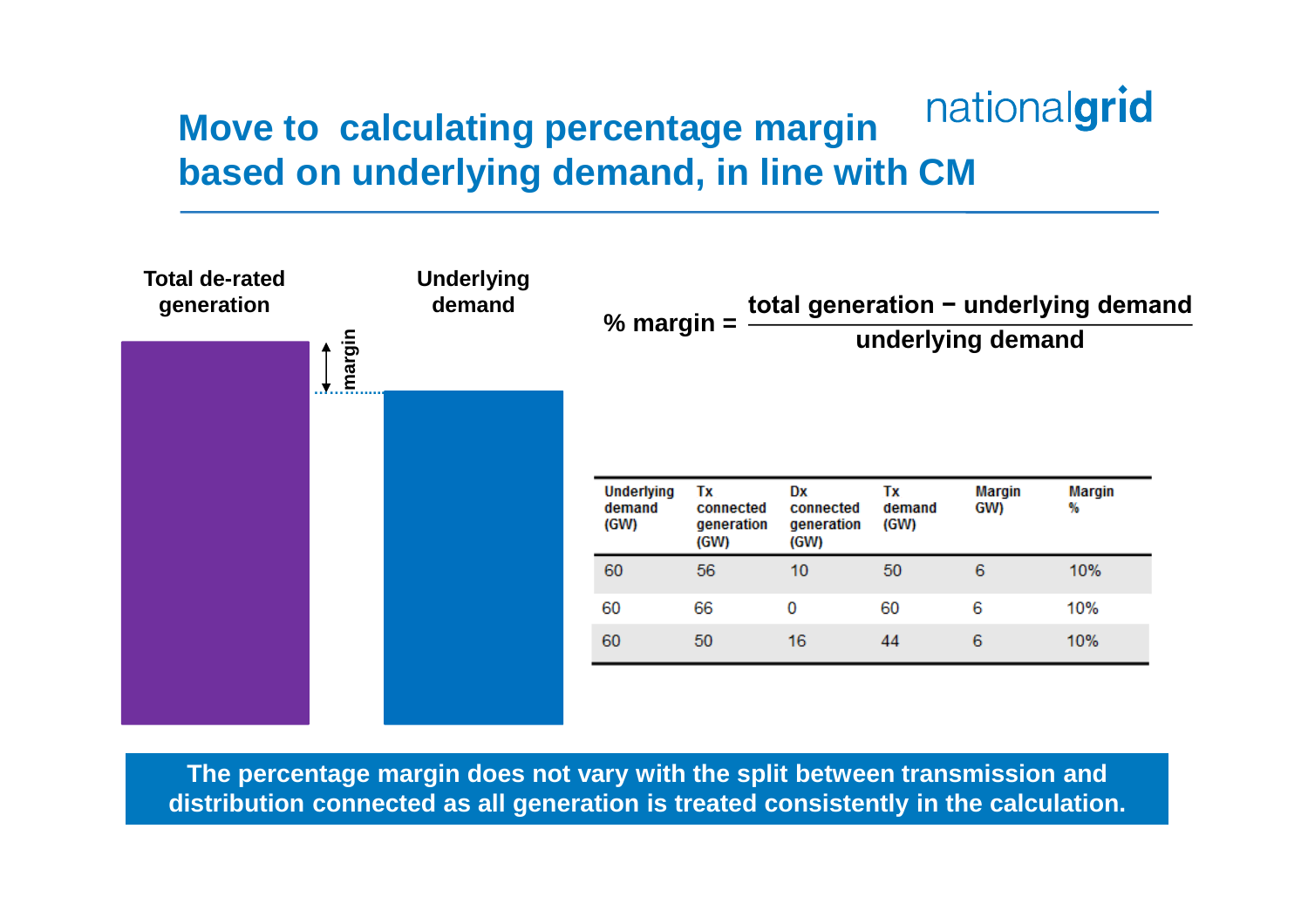#### **Winter view**

**The margin and LOLE figures have improved since we published our** *Winter review and consultation* **in June 2017**



**\* ACS peak underlying system demand**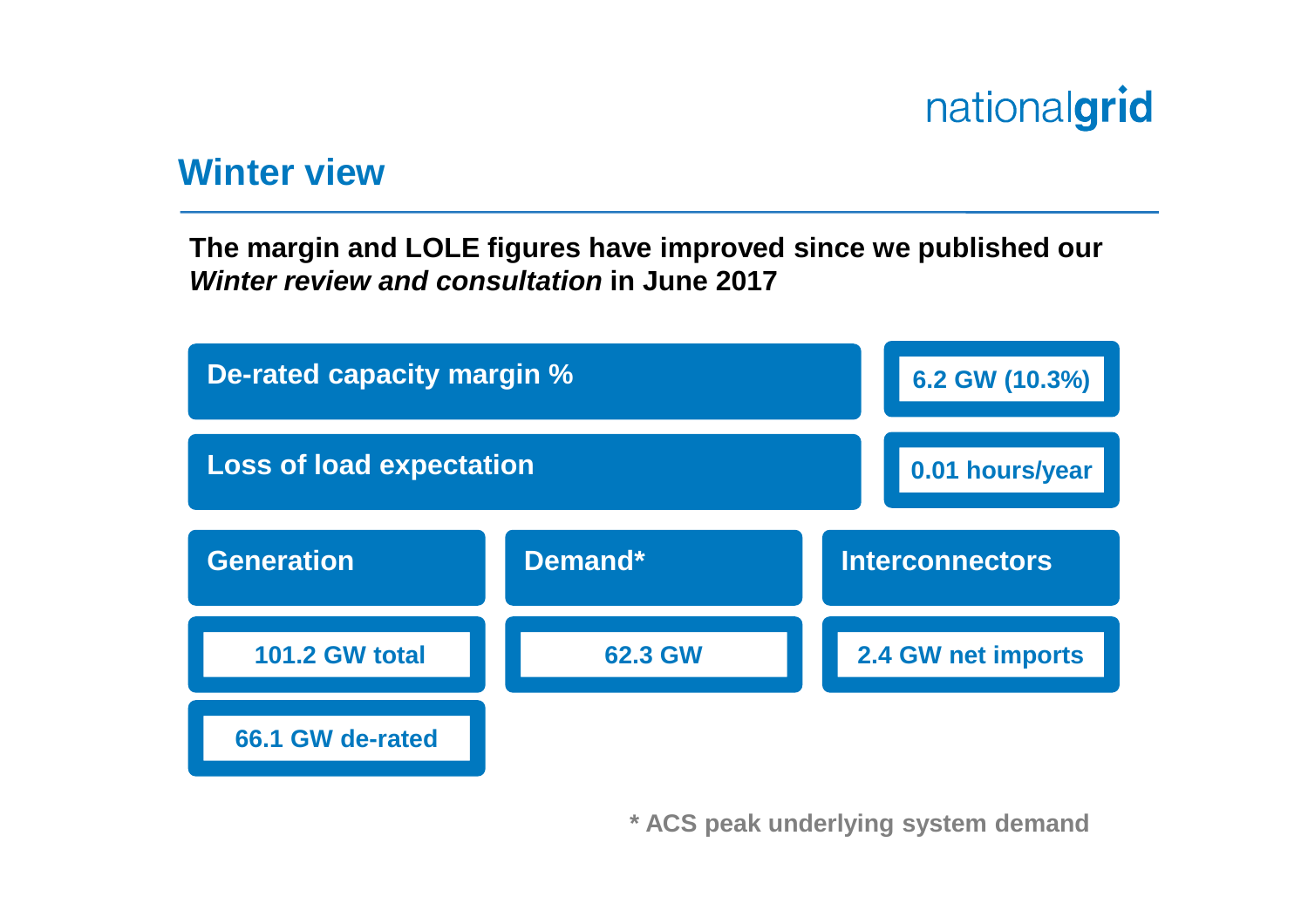#### **Operational view**

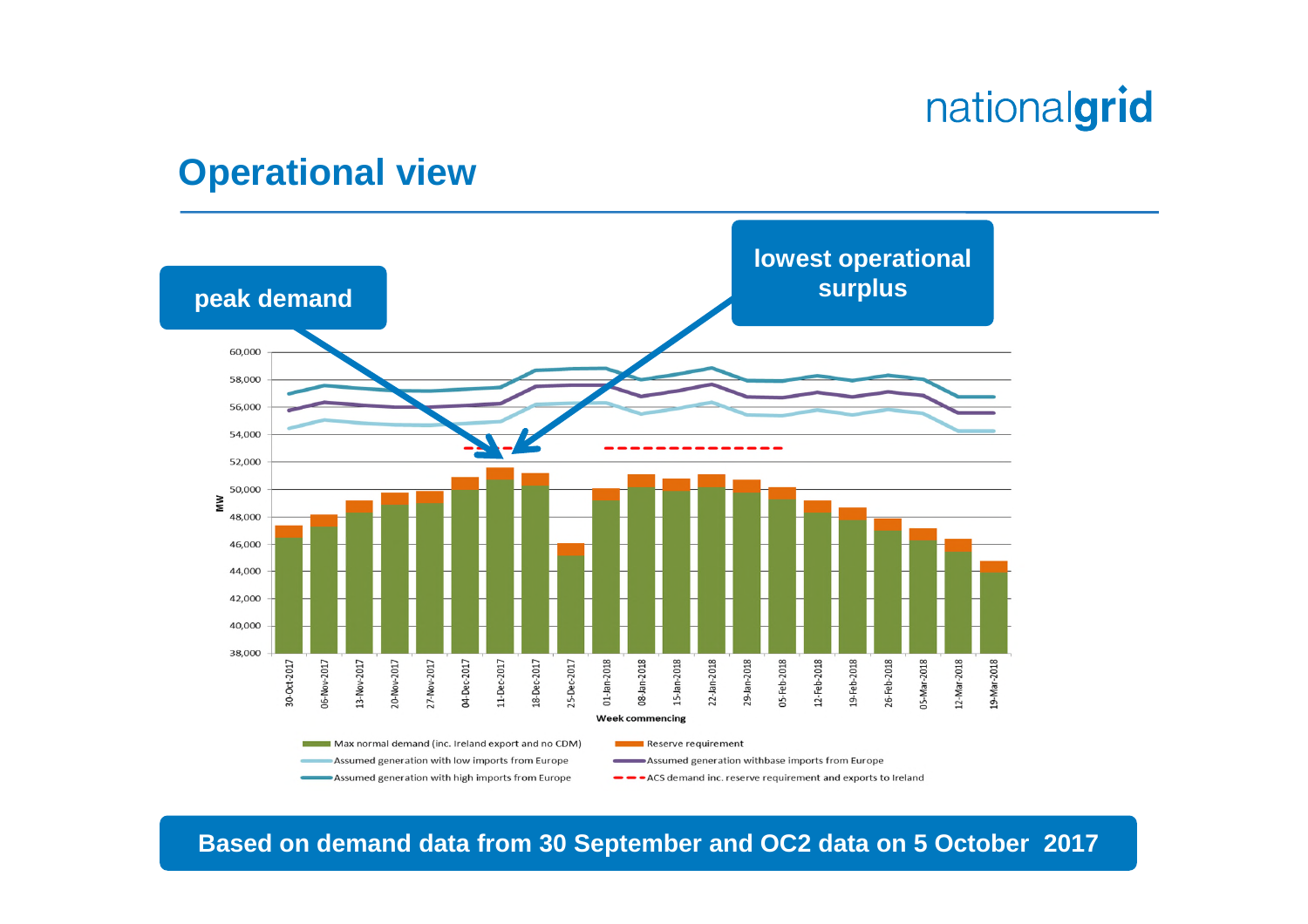### **Operational and market notifications**

**Electricity margin notice (EMN)** – an operational notice issue by National Grid at times of system stress.

**Capacity market notice (CMN)** – an automated notice generated four hours ahead of real time, triggered by a forecast margin of 500 MW or less.

- **F** Forecast system margin is higher than last year
- Margin is calculated at 'average' weather and actual weather may be colder or warmer
- Notifications could still occur this winter, particularly if short notice events occur such as within day plant losses
	- Coal is the marginal plant and may be cold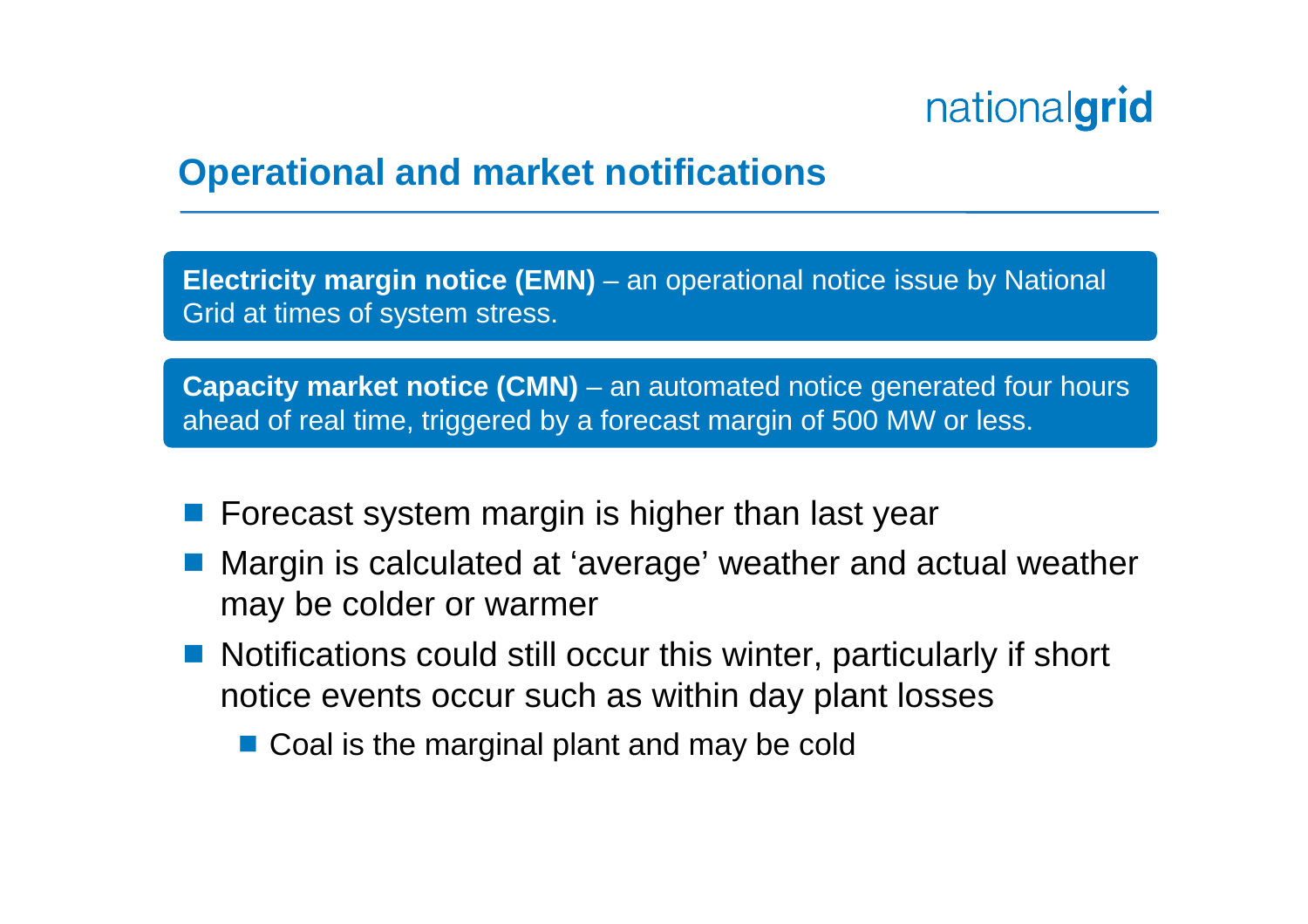### **Beyond the Winter Outlook report**